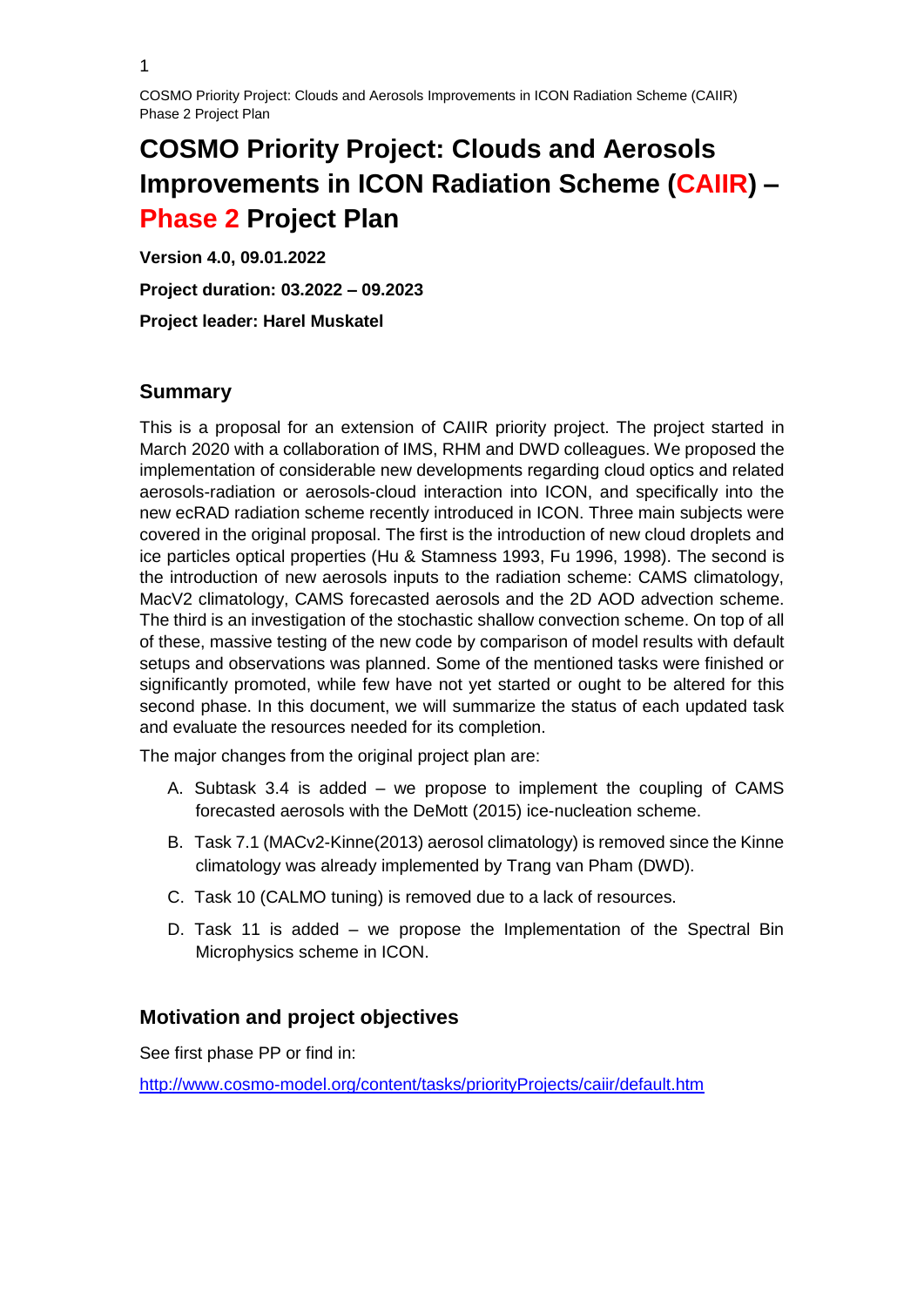COSMO Priority Project: Clouds and Aerosols Improvements in ICON Radiation Scheme (CAIIR) Phase 2 Project Plan

# **List of tasks:**

- 1. Analysis and revision of ice optical properties based on Fu (1996, 1998) in ecRAD (Task 1)
- 2. Introduction of new liquid clouds optics based on Hu & Stamnes (1993) in ecRAD (Task 2)
- 3. Coupling of CAMS forecasted aerosols with cloud droplets and ice nucleation schemes (Task 3)
- 4. Implementation of CAMS prognostic aerosols 3D fields as input for ICON radiation scheme (Task 4)
- 5. Implementation of CAMS climatology aerosols as input for ICON radiation scheme (Task 5)
- 6. Improvements/testing of the 2D aerosols advection scheme in ICON (Task 6)
- 7. Implementation of Kinne (2013) aerosols climatology fields as input for ICON radiation scheme (Task 7)
- 8. Testing the radiation code using different aerosol inputs against experimental datasets for clear/cloudy sky conditions (Task 8).
- 9. Analysis/Revision of shallow convection scheme/SGS cloudiness in ICON radiation scheme (Task 9)
- 10. Systematic tuning (CALMO methodology) of the different ICON-RRTM versions for finding the best operative setup (Task 10)
- 11. Implementation of Spectral Bin Microphysics in ICON

# **Description of individual tasks**

## **Task L: Project leadership**

*Estimated resources:* 0.1 FTE per year

## **Task 1: Analysis and revision of ice optical properties based on Fu (1996, 1998) in ecRAD**

See original PP.

**Subtask 1.1** Calculations of modified bulk optical-properties of ice particles according to parametrizations based on Fu (1996, 1998, 2007) ready for being used with ecRADs LUT-format (done).

**Subtask 1.2** Testing ecRAD with the new Fu-based parametrizations in real case studies (not started yet – waiting for completion of code modifications in ecRAD by Sophia Schafer (DWD)).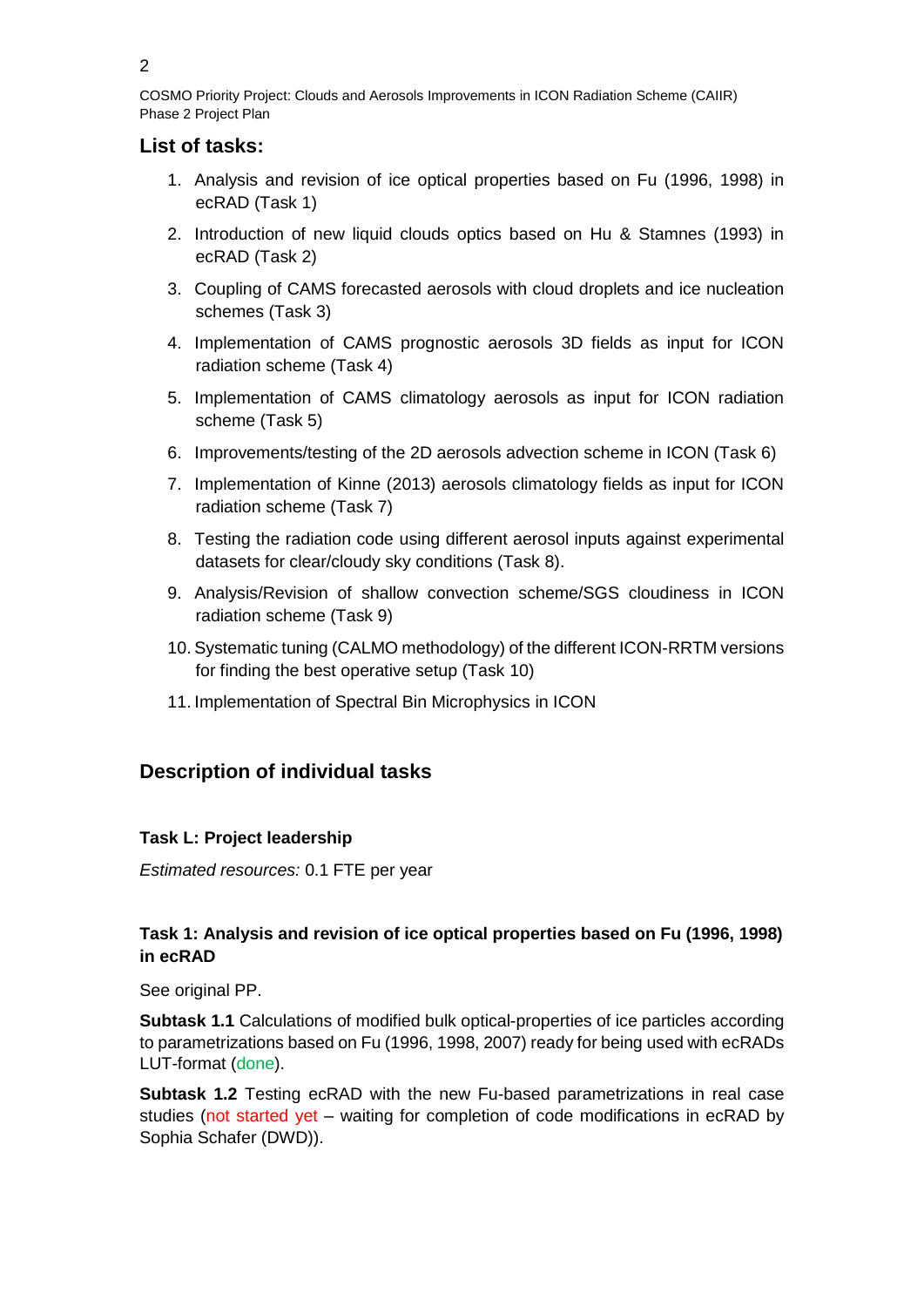COSMO Priority Project: Clouds and Aerosols Improvements in ICON Radiation Scheme (CAIIR) Phase 2 Project Plan

#### *Deliverables*:

(08.2023, 0.275 FTE: Harel 0.15, Alon 0.1, Yoav 0.025) Case studies and sensitivity analysis

FTEs altogether: Harel 0.15, Alon 0.1, Yoav 0.025

*Estimated resources:* 0.275 FTE

*Status*: Ongoing

#### **Task 2: Introduction of new liquid clouds optics based on Hu & Stamnes (1993) in ecRAD**

**Subtask 2.1** Calculations of modified water droplets bulk properties parametrizations based on Hu and Stamnes (HS93) ready for being used by ecRAD LUT format (done).

**Subtask 2.2** Testing ecRAD with the HS93 parametrizations in real case studies (not started yet – waiting for completion of code modifications in ecRAD by Sophia Schafer (DWD)).

*Deliverables*:

(08.2023, 0.275 FTE: Alon 0.1, Harel 0.15, Yoav 0.025) Case studies and sensitivity analysis

FTEs altogether: Alon 0.1, Harel 0.15, Yoav 0.025

*Estimated resources:* 0.275 FTE

*Status*: Ongoing

#### **Task 3: Coupling of CAMS forecasted aerosols with cloud droplets and ice nucleation schemes**

See original PP. In addition, we would like to propose yet another subtask (3.4). Through a second way to benefit from CAMS forecasted aerosols, we want to evaluate ice nuclei (IN) from forecasted dust fields according to the DeMott (2015) (DM2015) heterogeneous nucleation scheme. By this approach, IN number-concentration is derived from dust number- concentration and temperature in a computationally very cheap and straightforward way. The results are strikingly realistic, as was shown in COSMO PP  $T^2(RC)^2$ s final report.

These are the proposed subtasks (all not started yet):

**Subtask 3.1** Coupling of CAMS forecasted aerosols to SK2006 method for clouddroplets activation to produce a realistic cloud number-concentration compared with the default fixed value.

**Subtask 3.2** Implementation of the mentioned  $R_{eff}$  and LWC calculation-method for convective clouds based on analytical, adiabatic LWC-profiles.

**Subtask 3.3** Sensitivity analysis and documentation of the effects by means of case studies.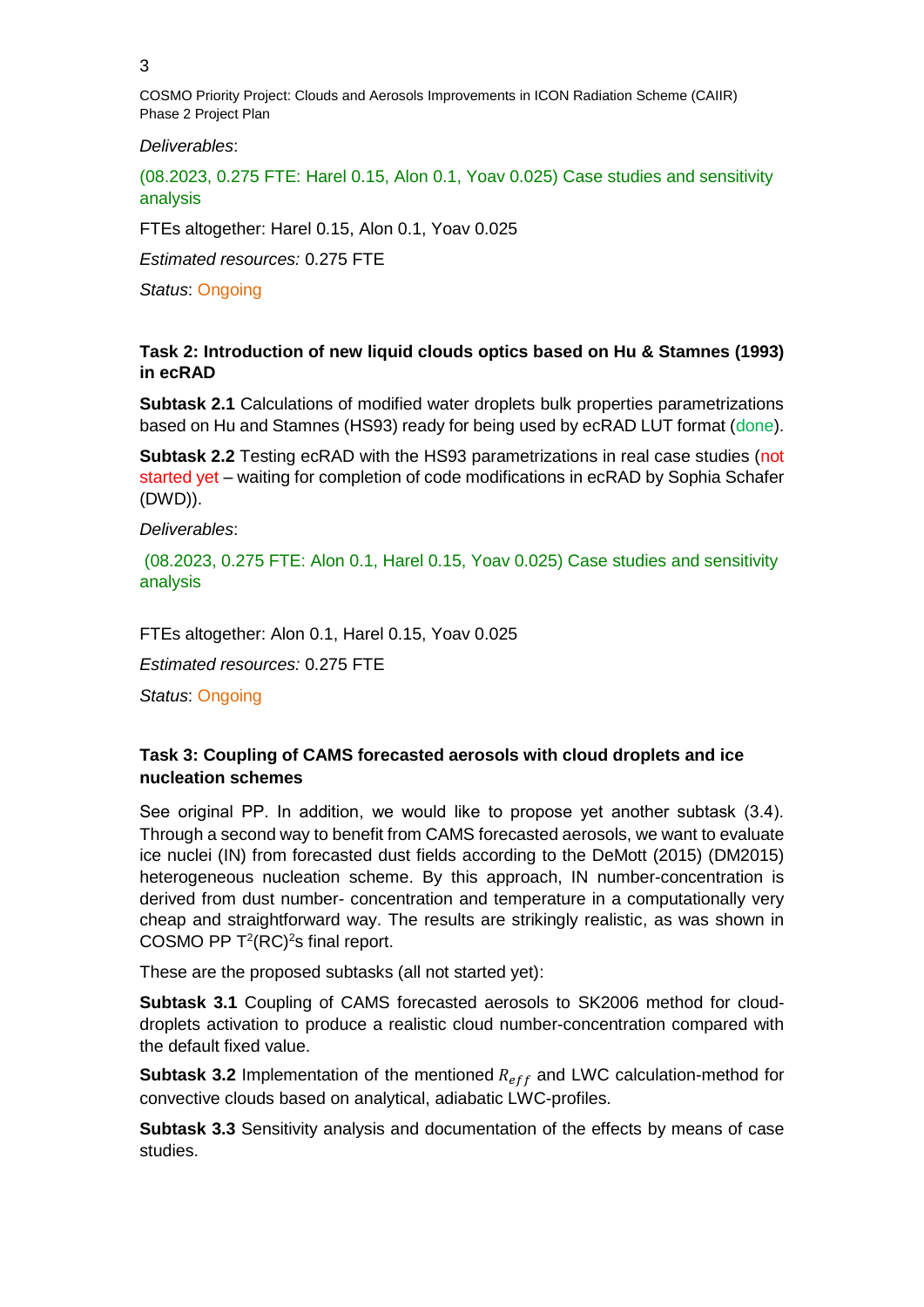COSMO Priority Project: Clouds and Aerosols Improvements in ICON Radiation Scheme (CAIIR) Phase 2 Project Plan

**Subtask 3.4** Coupling of CAMS forecasted aerosols to DM2015 ice-nucleation scheme to produce a realistic IN number-concentration compared to the default fixed value.

#### *Deliverables*:

(08.2023, 0.2 FTE, Harel 0.2) Coupling of CAMS forecasted mixing ratios with SK2006 for QNC calculation.

(08.2023, 0.2 FTE, Pavel 0.2) Implementation of  $R_{eff}$  parametrization methods (08.2023, 0.325 FTE, Pavel 0.1, Harel 0.2, Yoav 0.025) Sensitivity analysis and case studies performed

(08.2023, 0.2 FTE, Harel 0.2) Coupling of CAMS dust forecasted mixing ratios with DM2015 for IN number concentration calculation.

FTEs altogether: Harel 0.6, Pavel 0.3, Yoav 0.025

*Estimated resources:* 0.925 FTE

*Status*: Ongoing.

## **Task 4: Implementation of CAMS forecasted aerosols 3D fields as input for ICON radiation scheme**

*Status*: Completed.

## **Task 5: Implementation of CAMS climatology aerosols as input for ICON radiation scheme**

See original PP.

**Subtask 5.1** Implementation of CAMS-based aerosol climatology as an external input file for the ecRAD scheme (Done). Preparing CAMS climatology for the RRTM scheme (Ongoing).

**Subtask 5.2** Testing the new radiation code using the new aerosols CAMS-climatology against satellite observations and ground-based measurements such as BSRN stations (not yet started).

*Deliverables*: (08.2023, 0.15 FTE: Poliukhov 0.1, Chubarova 0.05) Implementing the CAMS climatology in RRTM model

(08.2023, 0.25 FTE: Poliukhov 0.05, Chubarova 0.1, Shatunova 0.1) Testing and documentation of the effects compared with satellite observations and ground-based easements.

FTEs altogether: Poliukhov 0.15, Chubarova 0.15, Shatunova 0.1

*Estimated resources:* 0.4 FTE

*Status*: Ongoing.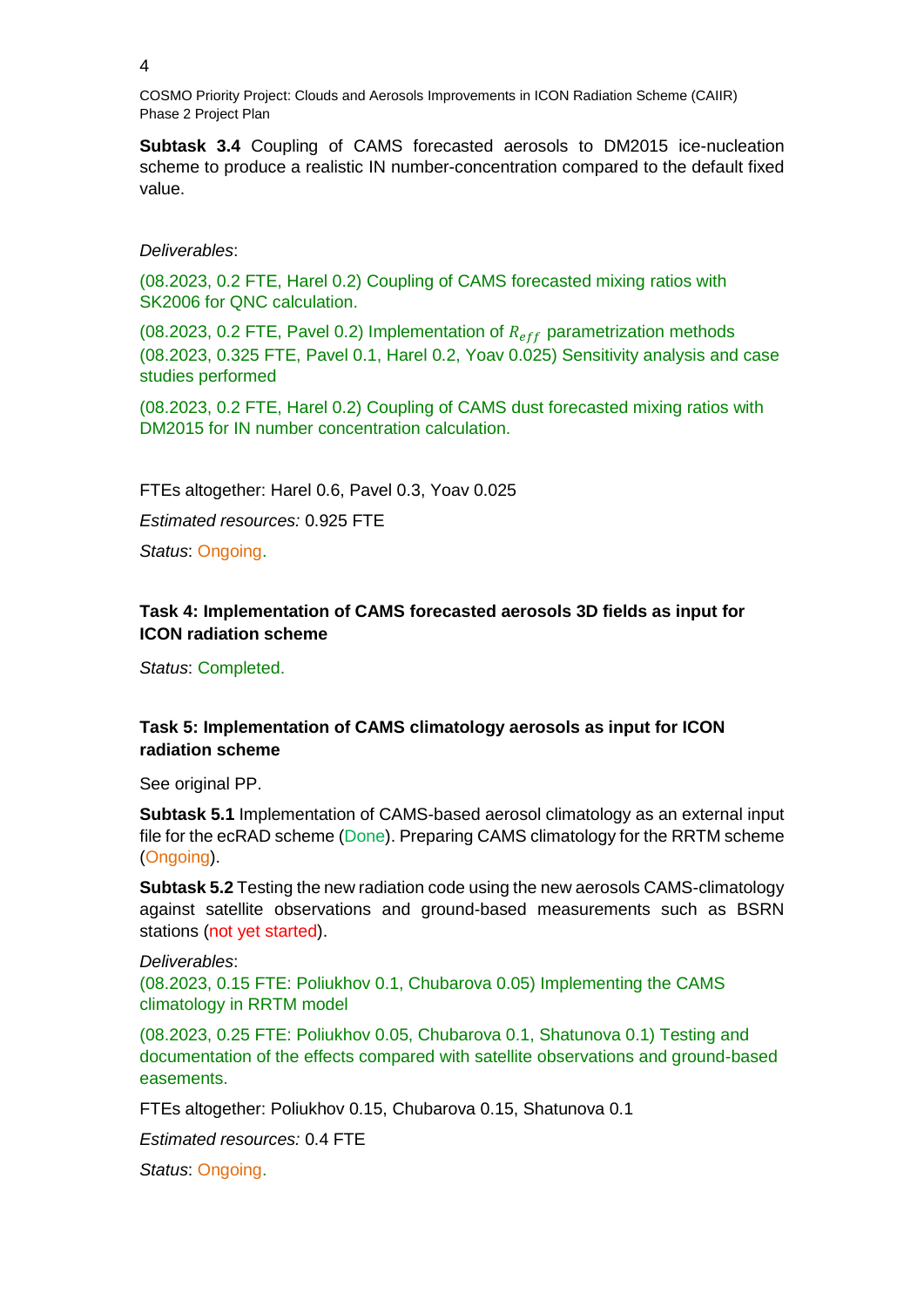COSMO Priority Project: Clouds and Aerosols Improvements in ICON Radiation Scheme (CAIIR) Phase 2 Project Plan

#### **Task 6: Improvements/testing of the 2D aerosols advection scheme in ICON**

See original PP.

**Subtask 6.1** Mineral dust optical depth source function. Done.

**Subtask 6.2** Sea salt optical depth source function(Ongoing).

**Subtask 6.3** Anthropogenic optical depth source function (not yet started).

*Deliverables*:

(08.2023, 0.25 FTE, Rieger 0.25) Sea salt optical depth source function

(08.2023, 0.25 FTE, Rieger 0.25) Anthropogenic optical depth source function

FTEs altogether: Daniel Rieger 0.5 FTE

*Estimated resources:* 0.5 FTE

*Status*: Ongoing.

## **Task 7: Implementation of the updated MACv2 aerosols climatology fields as input for ICON radiation scheme**

**Subtask 7.1** MACv2 aerosol climatology (Kinne et al., 2013) was lately introduced in the ICON model. This implementation was originally planned to be performed as part of CAIIR but was already completed by Trang van Pham (DWD). Therefore this subtask is **removed** from the project's plan.

**Subtask 7.2** We will test the efficiency of MACv2 aerosols by comparison with the prognostic CAMS aerosol as well as with the new CAMS aerosol climatology for clear sky conditions. For that purpose, an accurate comparison of ICON-radiation simulations with benchmark Monte-Carlo simulations will be performed.

Deliverables:

(08.2023, 0.2 FTE: Poliukhov 0.1, Chubarova 0.05, Rivin 0.05, Marina Shatunova 0.1, Julia Khlestova 0.05) The results of intercomparisons of different aerosol ICON simulations with the accurate off-line model simulations in clear sky conditions

FTEs altogether: Poliukhov 0.1, Chubarova 0.05, Rivin 0.05, Marina Shatunova 0.1, Julia Khlestova 0.05

*Estimated resources:* 0.35 FTE

*Status*: Ongoing.

## **Task 8: Testing the radiation code against experimental datasets**

See original PP.

**Subtask 8.1** Not yet started

**Subtask 8.2** ongoing

**Subtask 8.3** Not yet started.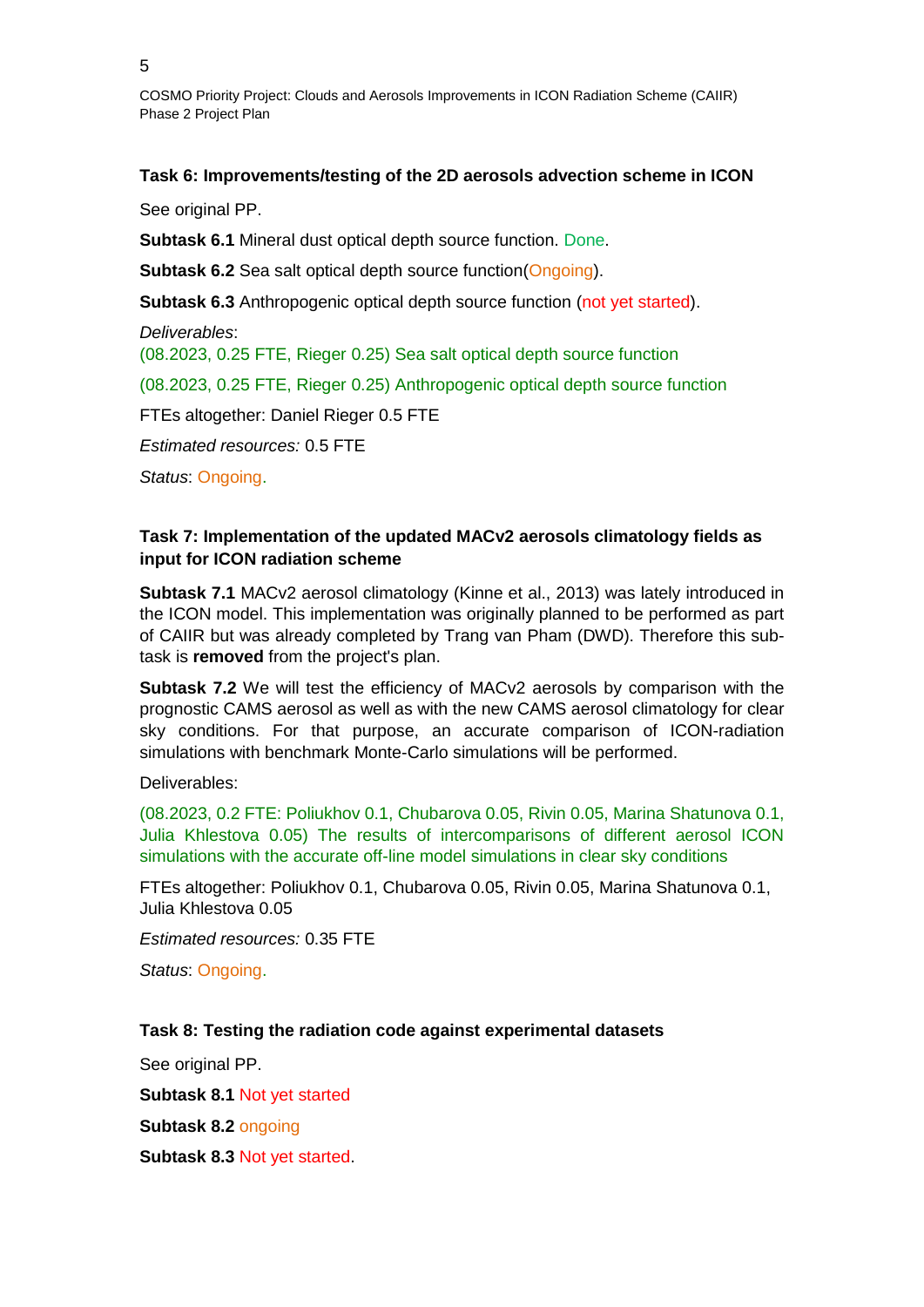#### Deliverables:

(08.2023, 0.2 FTE: Poliukhov 0.05, Chubarova 0.05, Rivin 0.05, Khlestova 0.05) The results of intercomparisons of different aerosol ICON simulations with the accurate experimental measurements in clear sky conditions

(08.2023, 0.4 FTE: Khlestova 0.15, Chubarova 0.05, Shatunova 0.15, Rivin 0.05) The assessment of the absolute and relative deviations between the forecasted and observed meteorological parameters due to the new cloud scheme and different aerosol inputs

(08.2023, 0.45 FTE: Poliukhov 0.1, Khlestova 0.1, Chubarova 0.05, Shatunova 0.15, Rivin 0.05) The results of an intercomparison of different aerosol ICON simulations with accurate experimental measurements in cloudy conditions. The assessment of the accuracy of implementation of new aerosol climatology to radiation fields and several meteorological parameters in the ICON model.

FTEs altogether: Poliukhov 0.15, Chubarova 0.15, Rivin 0.15, Shatunova 0.3, Khlestova 0.3

*Estimated resources:* 1.05 FTE

*Status*: ongoing.

#### **Task 9: Analysis/Revision of shallow convection scheme and the related SGS cloudiness in ICON radiation scheme**

*Status*: Completed.

## **Task 10: Systematic tuning (CALMO) of the different ICON-ecRAD versions for finding the best operative setup**

(See CAIIR first phase project plan)

This task was not initiated, and we do not plan to follow the original plan any longer, because the required human and computational resources are larger than expected. Since, for that reason, a global-scale tuning is out of reach, we assume that in the next couple of years, expert tuning will still be the dominant approach in ICON.

*Estimated resources:* 0.0 FTE

*Status*: Not done. **Removed** from PP.

#### **Task 11: Implementation of Spectral Bin Microphysics in ICON**

In this second phase, we would like to propose a new task. The applied microphysical scheme significantly influences the radiation scheme. First, it determines the development and the lifetime of a cloud. Second, it determines its optical properties via the liquid water content and the effective radius.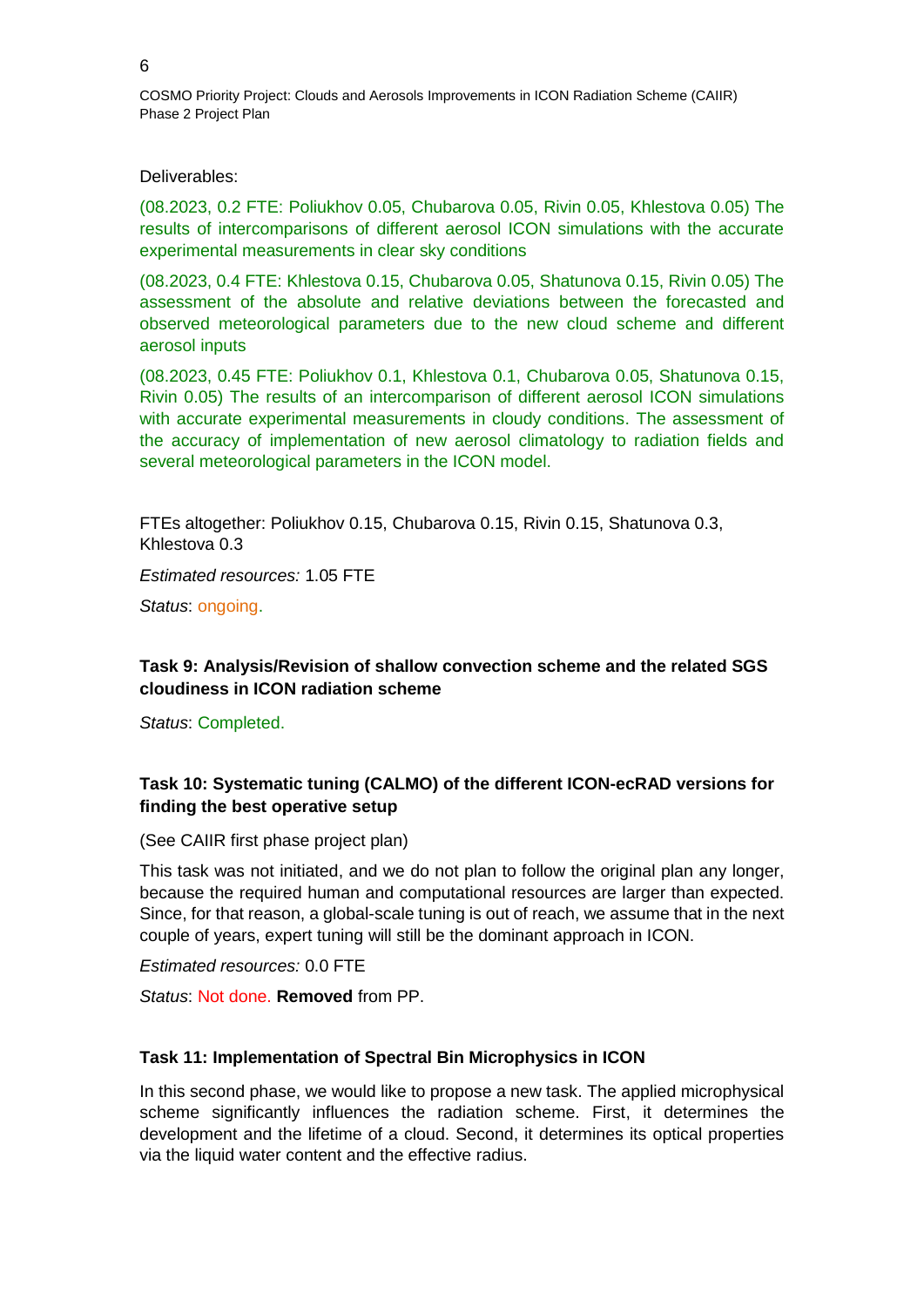Spectral Bin Microphysics (SBM) is a state-of-the-art microphysical scheme. It is included in several models worldwide, such as WRF, SAM, HUCM, JMA-NHM and the Goddard Cumulus Ensemble model. Due to the significant computer resources needed to run the scheme, it is usually applied for research purposes and the analysis of test cases. The implementation of SBM will provide similar possibilities in ICON in order to identify the pros and cons of the existing microphysical schemes with special regard to their impact on the simulation of radiation transport. We propose the following subtasks:

**Subtask 11.1** Inclusion of the warm-phase SBM in ICON

At the first stage, we will include the warm-phase SBM. The schemes performance and quality will be analysed and compared with the already present 2M-scheme using idealized test cases.

**Subtask 11.2** Inclusion of the mixed-phase SBM in ICON

At the second stage, we will include the mixed-phase SBM in the same manner as for the warm phase SBM before.

*Deliverables*:

(02.2022, 0.2 FTE, Pavel 0.2) Inclusion of the warm-phase SBM in ICON

(02.2023, 0.3 FTE, Pavel 0.3) Inclusion of the mixed-phase SBM in ICON

FTEs altogether: Pavel 0.5

*Estimated resources:* 0.5 FTE

*Status*: Not yet done.

## **Links to other projects or work packages**

The work on ecRAD radiation scheme should be communicated with ECMWF and should be open for their use in the future. An open discussion with ECMWF scientists should be done during developments.

## **Risks and general comments**

- 1. Close collaboration with DWD and KIT is needed to avoid duplicate work.
- 2. The work on ecRAD should be coordinated with ECMWF to avoid versions separation. The applicability in IFS should be considered.
- 3. The removal of existing error compensation can deteriorate the overall model performance at the first stage.
- 4. The FTE evaluation for each task is an approximation only.
- 5. A later, modified prioritization of tasks or subtasks according to available human resources and operational considerations cannot be excluded.

7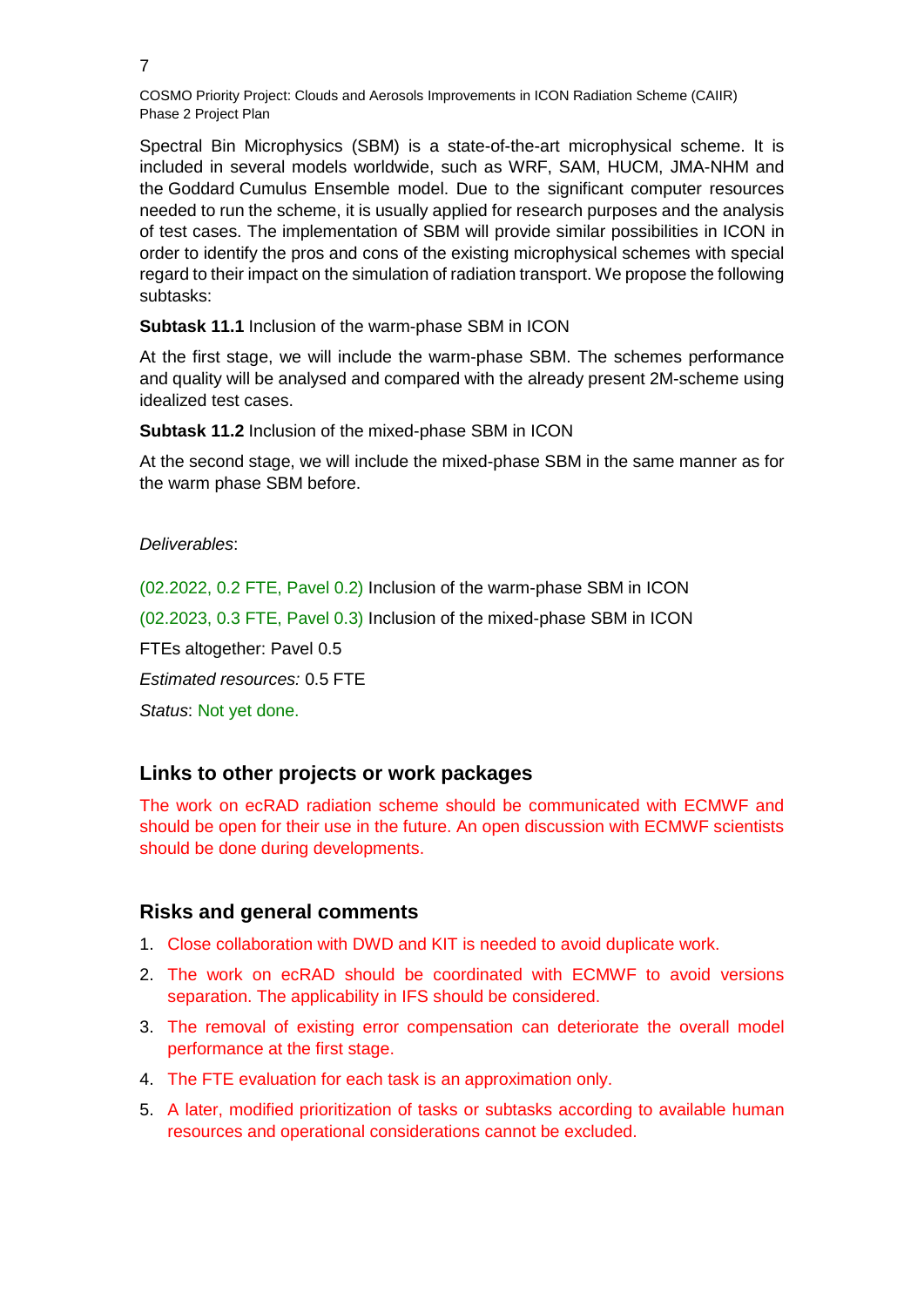## **References**

- 1. DeMott, P.J., Prenni, A.J., McMeeking, G.R., Sullivan, R.C., Petters, M.D., Tobo, Y., Niemand, M., Möhler, O., Snider, J.R., Wang, Z. and Kreidenweis, S.M., 2015. Integrating laboratory and field data to quantify the immersion freezing ice nucleation activity of mineral dust particles. Atmospheric Chemistry and Physics, 15(1), pp.393-409.
- 2. Hu, Y.X. and K. Stamnes, 1993: An Accurate Parameterization of the Radiative Properties of Water Clouds Suitable for Use in Climate Models. J. Climate, 6, 728–742.
- 3. Hogan, R. J. & Bozzo, A., 2018. A flexible and efficient radiation scheme for the ECMWF model. Journal of Advances in Modelling Earth Systems, 10.
- 4. Fu Q., 2007, A New Parameterization of an Asymmetry Factor of Cirrus Clouds for Climate Models, J. Atm. Sci. V. 64, 4140-4150
- 5. Alapaty, K., J. A. Herwehe, T. L. Otte, C. G. Nolte, O. R. Bullock, M. S. Mallard, J. S. Kain, and J. Dudhia (2012), Introducing subgrid-scale cloud feedbacks to radiation for regional meteorological and climate modeling, Geophys. Res. Lett., 39, L24809, doi[:10.1029/2012GL054031.](http://dx.doi.org/10.1029/2012GL054031)
- 6. Tanre, D., J.-F. Geleyn, and J. Slingo, 1984. First results of the introduction of an advanced aerosol-radiation interaction in the ECMWF low resolution global model. In Proc. of the Meetings of Experts on Aerosols and their Climatic Effects, Williamsburg, VA, pp. 133–177. WMO and IAMAP.
- 7. Tegen, I., P. Hoorig, M. Chin, I. Fung, D. Jacob, and J. Penner (1997), Contribution of different aerosol species to the global aerosol extinction optical thickness: Estimates from model results, J. Geophys. Res., 102, 23,895– 23,915.
- 8. Segal Y. and A. P. Khain (2006), Dependence of droplet concentration on aerosol conditions in different cloud types: application to droplet concentration parameterization of aerosol conditions, J. Geophys. Res. Vol. 111, D15204, doi:10.1029/2005JD006561.
- 9. Fan J., M. Ovtchinnikov, J.M. Comstock, S. A. McFarlane and A. Khain (2009), Ice formation in Arctic mixed-phase clouds: insights from a 3-D cloud resolving model with size-resolved aerosol and cloud microphysics. J. Geoph. Res. D. (Atmospheres)114(D04205):, doi:10.1029/2008JD010782
- 10. Khain A., T. V. Prabha, N. Benmoshe, G. Pandithurai, M. Ovchinnikov (2013), The mechanism of first raindrops formation in deep convective clouds, Journal of Geophysical Research: Atmospheres [V. 118, Issue 16,](http://onlinelibrary.wiley.com/doi/10.1002/jgrd.v118.16/issuetoc) 9123–9140, 27 August 2013.
- 11. Khain A.P. and COAUTHORS, 2015: "Representation of microphysical processes in cloud-resolving models: spectral (bin) microphysics vs. bulk parameterization" Reviews of Geophysics, <http://onlinelibrary.wiley.com/doi/10.1002/2014RG000468/full>
- 12. Ovchinnikov M., A. S. Ackerman, A. Avramov, A. Cheng, Jiwen Fan, A. M. Fridlind, S. Ghan1, J. Harrington, C. Hoose, A. Korolev, G. M. McFarquhar, H.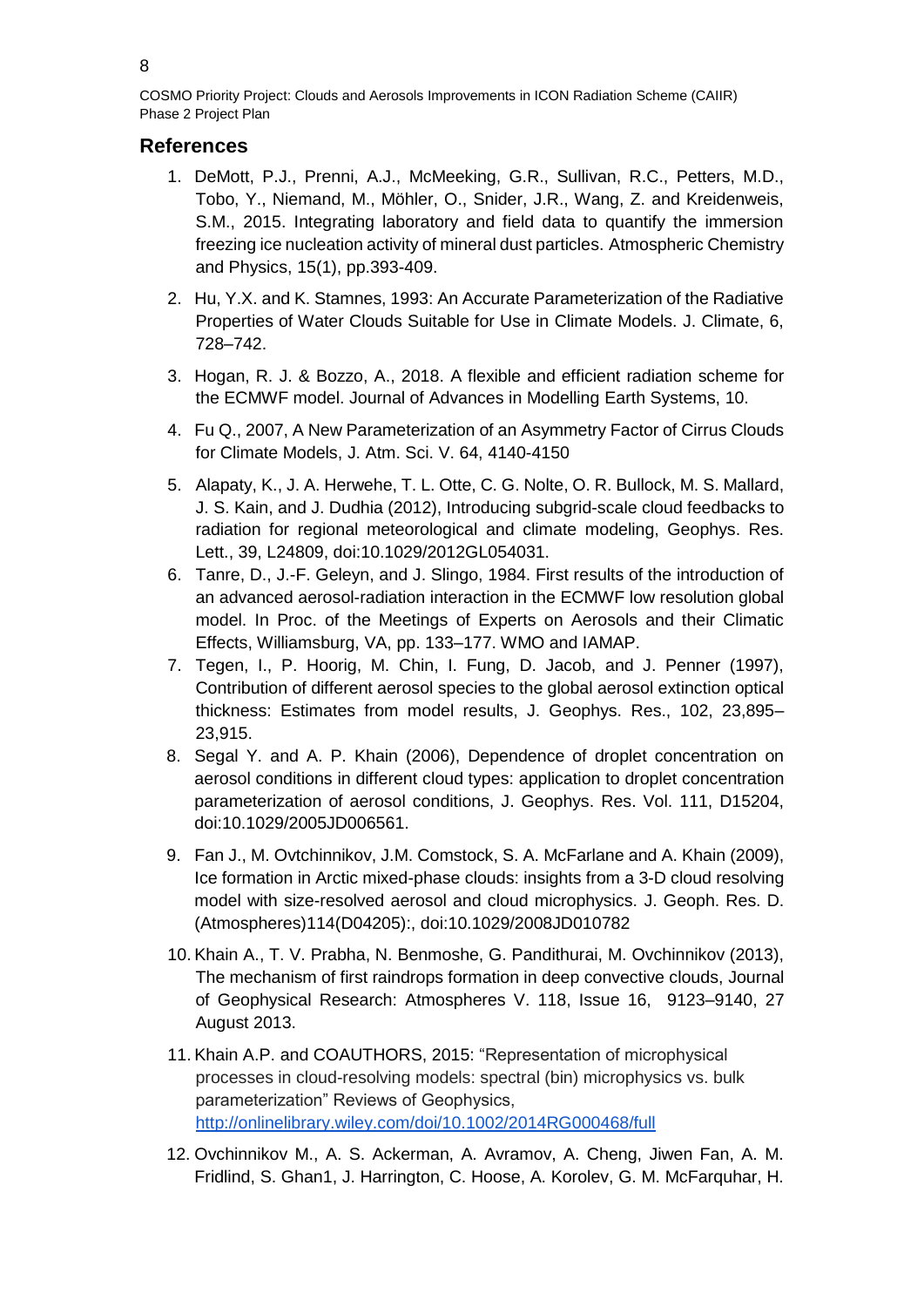Morrison, M. Paukert, M. Savre, Ben J. Shipway, M. D. Shupe, A. Solomon, and K. Sulia (2014), Inter-comparison of large-eddy simulations of Arctic mixed--‐phase clouds: importance of ice size distribution assumptions, J. Adv. Mod. Earth. Systems , 6, issue 1, 223-248.

- 13. J.-J. Morcrette,O. Boucher, L. Jones,D. Salmond,P. Bechtold,A. Beljaars, A. Benedetti, A. Bonet, J. W. Kaiser, M. Razinger, M. Schulz, S. Serrar, A. J. Simmons, M. Sofiev, M. Suttie, A. M. Tompkins, and A. Untch, Aerosol analysis and forecast in the European Centre for Medium-Range Weather Forecasts IntegratedForecast System: Forward modeling, Journal of Geophysical Research, V. 114, D06206, doi:10.1029/2008JD011235, 2009
- 14. A. Bozzo, S. Remy, A. Benedetti, J. Flemming, P. Bechtold, M.J. Rodwell and J.-J. Morcrette, Implementation of a CAMS-based aerosol climatology in the IFS. ECMWF 801 Technical Report, April 2017.
- 15. Chou M.D Suarez M.J, A Solar Radiation Parameterization for Atmospheric Studies, Technical Report Series on Global Modeling and Data Assimilation, NASA/TM-1999-10460, Vol. 15, 2002
- 16. Chubarova N., A. Smirnov, B.N. Holben, Aerosol properties in Moscow according to 10 years of AERONET measurements at the meteorological observatory of Moscow State University, Geog. Environ. Sustain. 4 (1) (2011) 19–32.
- 17. Oreopoulos, L., et al., The Continual Inter-comparison of Radiation Codes: Results from Phase I, J. Geophys. Res.,2012., 117, D06118, doi:10.1029/2011JD016821.
- 18. Tarasova T.A., Fomin B.A., The Use of New Parameterizations for Gaseous Absorption in the CLIRAD-SW Solar Radiation Code for Models, J Atmos Ocean Tech vol. 24 №6 June 2007,1157-1162.
- 19. Kinne, S., D. O'Donnel, P. Stier, S. Kloster, K. Zhang, H. Schmidt, S. Rast, M. Giorgetta, T. F. Eck, and B. Stevens (2013), MAC-v1: A new global aerosol climatology for climate studies, J. Adv. Model. Earth Syst., 5, 704–740, doi:10.1002/jame.20035.
- 20. Tarasova T.A., ChubarovaN.Ye. On the calculation of optical thickness of extended low and middle clouds using measurements of solar radiation in three solar spectrum ranges on the Earth's surface. Izvestiya- Atmospheric and Oceanic Physics, 30:253-257, 1994
- 21. Polyukhov A.A. Chubarova N.E. Rivin G.S., Shatunova M.V. The assessments of the accuracy of radiative calculations by the COSMO-Ru mesoscale prognostic model and the aerosol influence on the forecast of meteorological elements. INTERNATIONAL SYMPOSIUM "ATMOSPHERIC RADIATION and DYNAMICS", St.Petersburg-Petrodvorets, June 23 - 26, 2015
- 22. Mueller R., C. Träger-Chatterjee, Brief Accuracy Assessment of Aerosol Climatologies for the Retrieval of Solar Surface Radiation, Atmosphere 2014, 5, 959-972; doi:10.3390/atmos5040959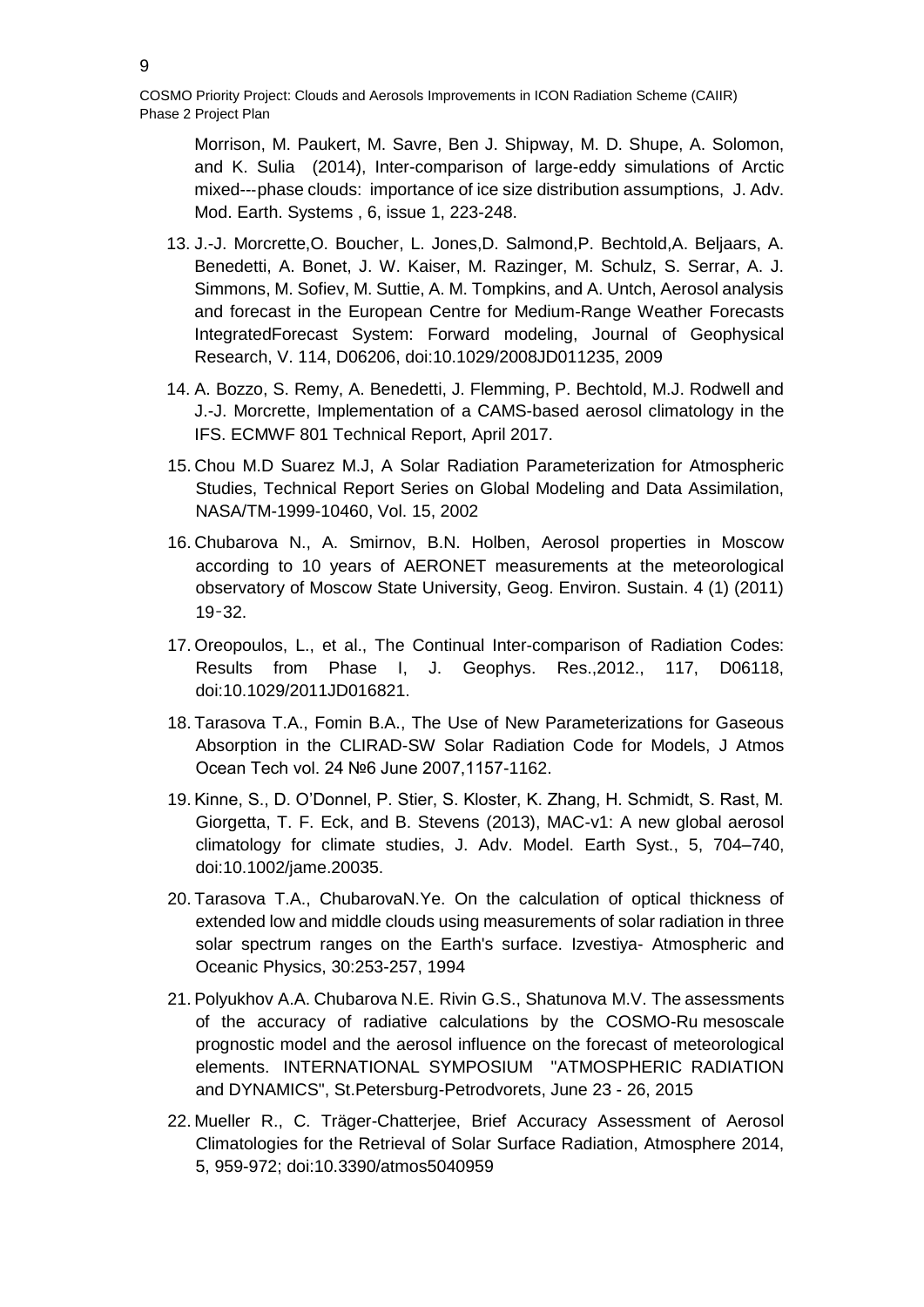- 23. [Chubarova](https://istina.msu.ru/workers/454393/) N., [Aleksei Poliukhov,](https://istina.msu.ru/workers/6516797/) [Marina Shatunova,](https://istina.msu.ru/workers/7766237/) [Gdaliy Rivin,](https://istina.msu.ru/workers/7591510/) [Ralf](https://istina.msu.ru/workers/27638830/)  [Becker,](https://istina.msu.ru/workers/27638830/) [Stefan Kinne](https://istina.msu.ru/workers/27638831/) [Clear-Sky Radiative And Temperature Effects Of](https://istina.msu.ru/publications/article/116582996/)  [Different Aerosol Climatologies In](https://istina.msu.ru/publications/article/116582996/) The Cosmo Model, 2018[,GEOGRAPHY,](https://istina.msu.ru/journals/402267/)  [ENVIRONMENT, SUSTAINABILITY,](https://istina.msu.ru/journals/402267/) V 11, № 1, p. 74-84
- 24. [Chubarova N.,](https://istina.msu.ru/workers/454393/) [Khlestova J.,](https://istina.msu.ru/workers/19670921/) [Shatunova M.,](https://istina.msu.ru/workers/7766237/) [Platonov V.,](https://istina.msu.ru/workers/434048/) [Rivin G.,](https://istina.msu.ru/workers/7591510/) [Görsdorf U.,](https://istina.msu.ru/workers/157553042/) [Becker R.](https://istina.msu.ru/workers/78767107/) [Cloud characteristics and cloud radiative effects according to](https://istina.msu.ru/publications/article/157553044/)  [COSMO mesoscale model and measurements,](https://istina.msu.ru/publications/article/157553044/) 2018, [Proc. SPIE 10833, 24th](https://istina.msu.ru/journals/163395231/)  [International Symposium on Atmospheric and Ocean Optics: Atmospheric](https://istina.msu.ru/journals/163395231/)  [Physics,](https://istina.msu.ru/journals/163395231/) V. 10833, с. 108331N-1-108331N-8
- 25. [Poliukhov A.A.,](https://istina.msu.ru/workers/6516797/) [Chubarova H.E.,](https://istina.msu.ru/workers/454393/) [Shatunova M.V.,](https://istina.msu.ru/workers/7766237/) [Rivin G.S.,](https://istina.msu.ru/workers/7591510/) [Tarasova T.A.,](https://istina.msu.ru/workers/376672/) [Makshtas A.P.,](https://istina.msu.ru/workers/6927579/) [Muskatel H.](https://istina.msu.ru/workers/157552894/) [Radiative effect of different aerosol](https://istina.msu.ru/publications/article/157552895/) types in clear [sky conditions according to COSMO-Ru model,](https://istina.msu.ru/publications/article/157552895/) 2018[,Proc. SPIE 10833, 24th](https://istina.msu.ru/journals/163395231/)  [International Symposium on Atmospheric and Ocean Optics: Atmospheric](https://istina.msu.ru/journals/163395231/)  [Physics,](https://istina.msu.ru/journals/163395231/) V. 10833.
- 26. Sakradzija, M., Seifert, A., and Dipankar, A. (2016), A stochastic scale‐aware parameterization of shallow cumulus convection across the convective gray zone, J. Adv. Model. Earth Syst., 8, 786– 812, doi:10.1002/2016MS000634
- 27. Sakradzija, M., & Klocke, D. (2018). Physically constrained stochastic shallow convection in realistic kilometer‐scale simulations. Journal of Advances in Modeling Earth Systems, 10, 2755– 2776. <https://doi.org/10.1029/2018MS001358>
- 28. Larson VE, Griffin BM. 2013. Analytic upscaling of a local microphysics scheme. Part I: Derivation.Q. J. R. Meteorol. Soc.139, 46–57. DOI:10.1002/qj.1967
- 29. Kogan, Y.L. and D.B. Mechem, 2014: A PDF-Based Microphysics Parameterization for Shallow Cumulus Clouds. J. Atmos. Sci., 71, 1070–1089, <https://doi.org/10.1175/JAS-D-13-0193.1>
- 30. Segal, Y. and Khain, A. (2006): Dependence of droplet concentration on aerosol conditions in different cloud types: Application to droplet concentration parameterization of aerosol conditions. Journal of Geophysical Research Atmospheres 111(D15).
- 31. Slingo, A., 1989: A GCM parameterization for the shortwave radiative properties of water clouds. J. Atmos. Sci., 46, 1419–1427.
- 32. Lindner, T. H., and J. Li, 2000: Parameterization of the optical properties for water clouds in the infrared. J. Clim., 13, 1797–1805.
- 33. Edwards, J. M., and A. Slingo, 1996: Studies with a flexible new radiation code: 1. Choosing a configuration for a large-scale model. Q. J. R. Meteorol. Soc., 122, 689–719.
- 34. Khain, P., R. Heiblum, U. Blahak, Y. Levi, H. Muskatel, E. Vadislavsky, O. Altaratz, I. Koren, G. Dagan, J. Shpund, and A. Khain, 2019: Parameterization of Vertical Profiles of Governing Microphysical Parameters of Shallow Cumulus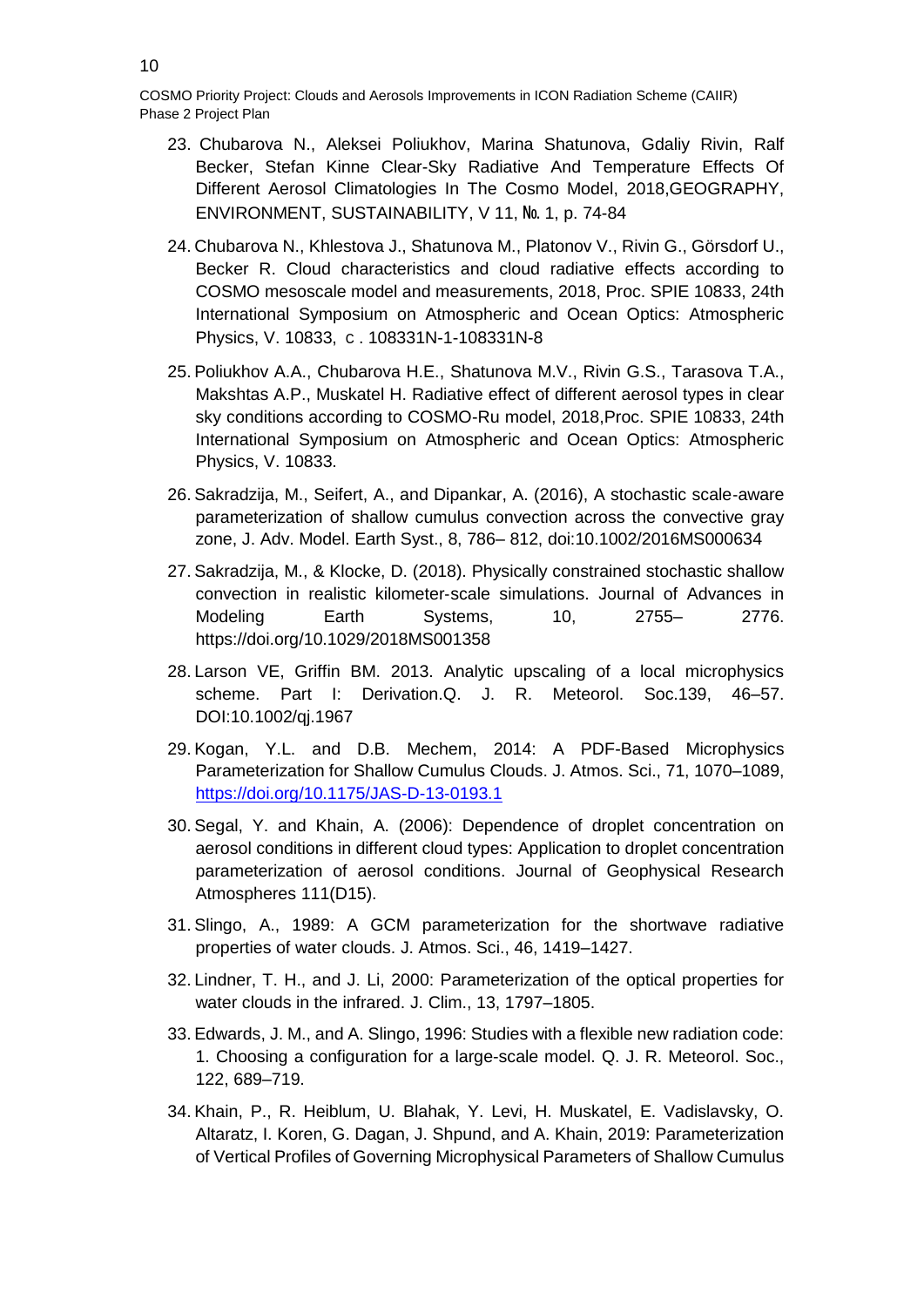Cloud Ensembles Using LES with Bin Microphysics. J. Atmos. Sci., 76, 533– 560.

- 35. Grythe, H., Ström, J., Krejci, R., Quinn, P., & Stohl, A. (2014). A review of seaspray aerosol source functions using a large global set of sea salt aerosol concentration measurements. Atmos. Chem. Phys., 14(3), 1277-1297.
- 36. Kok, J. F. (2011a). A scaling theory for the size distribution of emitted dust aerosols suggests climate models underestimate the size of the global dust cycle. P. Natl. Acad. Sci., 108(3), 1016-1021.
- 37. Kok, J. F. (2011b). Does the size distribution of mineral dust aerosols depend on the wind speed at emission? Atmos. Chem. Phys., 11(19), 10149-10156.
- 38. Kok, J. F., Mahowald, N. M., Fratini, G., Gillies, J. A., Ishizuka, M., Leys, J. F., & Zobeck, T. M. (2014). An improved dust emission model–Part 1: Model description and comparison against measurements. Atmos. Chem. and Phys., 14(23), 13023-13041.
- 39. Rieger, D., Steiner, A., Bachmann, V., Gasch, P., Förstner, J., Deetz, K., & Vogel, H. (2017). Impact of the 4 April 2014 Saharan dust outbreak on the photovoltaic power generation in Germany. Atmos. Chem. Phys., 17(21), 13391.
- 40. Muskatel H., Blahak, U., Khain, P., Shtivelman, A., Raschendorfer, M., Kohler, M., Rieger, D., Fuhrer, O., Lapillonne, X., Rivin, G., Chubarova, N., Shatunova, M., Poliukhov, A., Kirsanov A., Andreadis, T., Gruber, S. (2021). The COSMO Priority Project T2(RC)2: Testing and Tuning of Revised Cloud Radiation Coupling, Final Report: [https://www.cosmo](https://www.cosmo-model.org/content/model/documentation/techReports/cosmo/docs/techReport43.pdf)[model.org/content/model/documentation/techReports/cosmo/docs/techReport](https://www.cosmo-model.org/content/model/documentation/techReports/cosmo/docs/techReport43.pdf) [43.pdf](https://www.cosmo-model.org/content/model/documentation/techReports/cosmo/docs/techReport43.pdf)

| Task | Contributing<br>scientist(s)                                                         | FTE-<br>years | FTE per<br>person                    | <b>Start</b> | <b>Deliverables</b>                                                        | Date of<br>delivery | <b>Preceding</b><br>tasks |
|------|--------------------------------------------------------------------------------------|---------------|--------------------------------------|--------------|----------------------------------------------------------------------------|---------------------|---------------------------|
| 1.1  | Ulrich Blahak (DWD)<br>Harel Muskatel (IMS)                                          |               |                                      |              | Implementation of the new<br>bulk parametrizations based<br>on Fu in ecRAD |                     |                           |
| 1.2  | Alon Shtivelman (IMS)<br>Pavel Khain (IMS)<br>Harel Muskatel (IMS)<br>Yoav Levi(IMS) | 0.275         | $A - 0.1$<br>$H - 0.15$<br>$Y-0.025$ | 01.03.2022   | Case studies and sensitivity<br>analysis                                   | 28.02.2023          | 1.1                       |
| 2.1  | Ulrich Blahak (DWD)<br>Harel Muskatel (IMS)                                          |               |                                      |              | Implementation of HS93<br>parametrization in the ecRAD<br>framework        |                     |                           |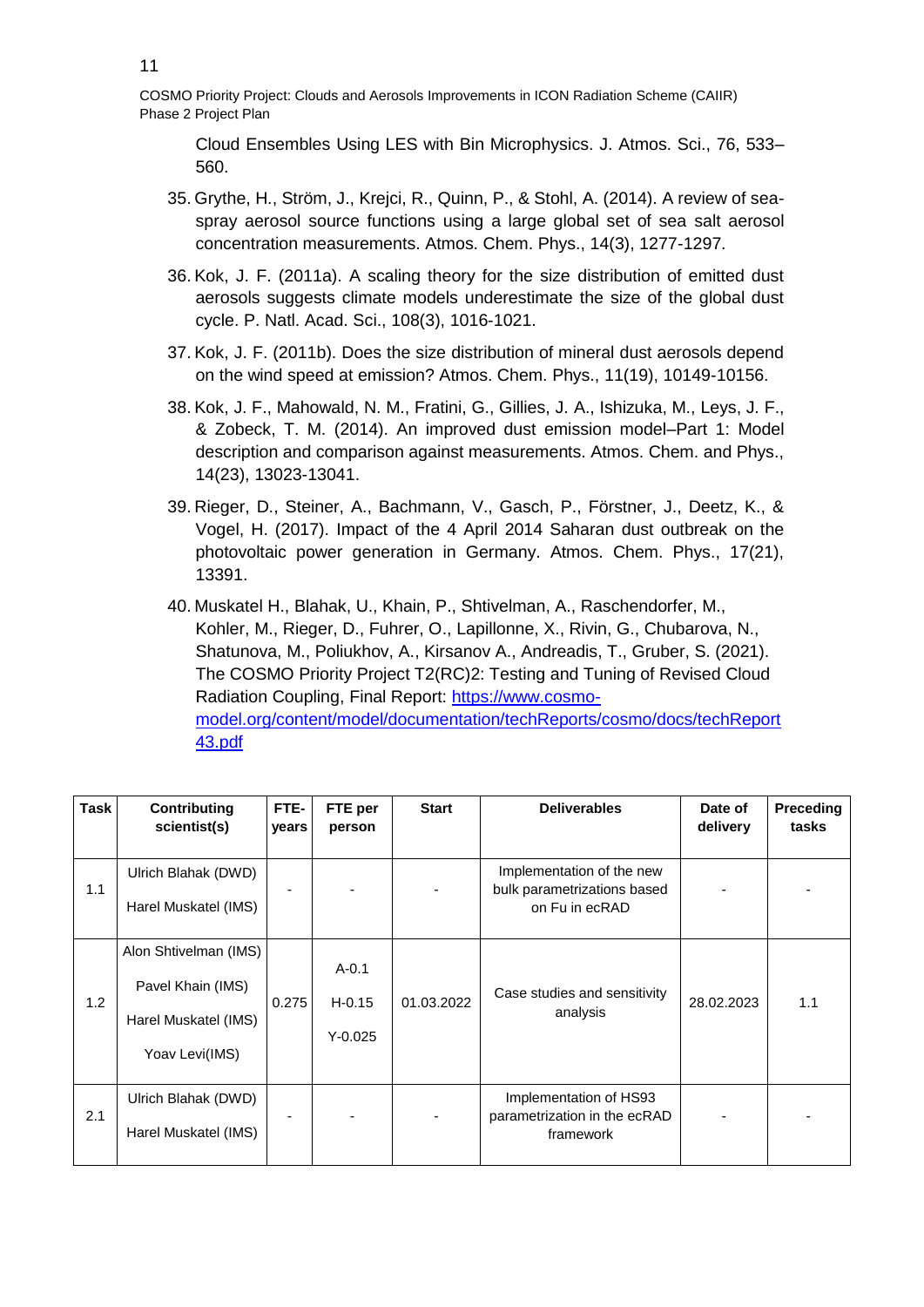| <b>Task</b> | <b>Contributing</b><br>scientist(s)                                                   | FTE-<br>years | FTE per<br>person                    | <b>Start</b> | <b>Deliverables</b>                                                                                                                                                    | Date of<br>delivery | Preceding<br>tasks |
|-------------|---------------------------------------------------------------------------------------|---------------|--------------------------------------|--------------|------------------------------------------------------------------------------------------------------------------------------------------------------------------------|---------------------|--------------------|
| 2.2         | Alon Shtivelman (IMS)<br>Pavel Khain (IMS)<br>Harel Muskatel (IMS)<br>Yoav Levi (IMS) | 0.275         | $A - 0.1$<br>$H - 0.15$<br>$Y-0.025$ | 01.03.2022   | Case studies and sensitivity<br>analysis                                                                                                                               | 28.02.2023          | 2.1                |
| 3.1         | Harel Muskatel (IMS)                                                                  | 0.2           | $H-0.2$                              | 01.03.2022   | Coupling of CAMS forecasted<br>mixing ratios with of SK2006<br>for QNC calculation                                                                                     | 28.02.2023          |                    |
| 3.2         | Pavel Khain (IMS)                                                                     | 0.2           | $P - 0.2$                            | 01.03.2022   | Implementation of the<br>mentioned $R_{eff}$ and LWC<br>calculation-method for<br>convective clouds based on<br>analytical, adiabatic LWC-<br>profiles                 | 28.02.2023          |                    |
| 3.3         | Pavel Khain (IMS)<br>Harel Muskatel (IMS)<br>Yoav Levi (IMS)                          | 0.325         | $P - 0.1$<br>$H-0.2$<br>$Y-0.025$    | 28.02.2022   | Sensitivity analysis and<br>documentation of the effects<br>by means of case studies                                                                                   | 31.08.2023          |                    |
| 3.4         | Harel Muskatel (IMS)                                                                  | 0.2           | $H-0.2$                              | 01.09.2022   | Coupling of CAMS dust<br>forecasted mixing ratios with<br>of DM2015 for IN number<br>concentration calculation                                                         | 31.08.2023          |                    |
| 4.1         | Harel Muskatel (IMS)<br>Daniel Rieger (DWD)                                           |               |                                      |              | Enabling the download of all<br><b>CAMS</b> fields from MARS<br>(mars4icon_smi package),<br>Implementing the CAMS 4D<br>fields in the iconremap<br>interpolation tool. |                     |                    |
| 4.2         | Harel Muskatel (IMS)                                                                  |               |                                      |              | Implementation of the<br>prognostic CAMS aerosols in<br>ecRAD                                                                                                          |                     |                    |
| 4.3         | Alon Shtivelman (IMS)<br>Pavel Khain (IMS)                                            | ä,            |                                      |              | Sensitivity analysis and case<br>studies performed                                                                                                                     |                     |                    |
| 5.1         | Poliukhov (RHM)<br>Chubarova (RHM)                                                    | 0.15          | $P - 0.1$<br>$C-0.05$                | 01.03.2022   | Implementing the CAMS<br>climatology in RRTM model                                                                                                                     | 31.08.2022          |                    |
| 5.2         | Poliukhov (RHM)<br>Chubarova (RHM)                                                    | 0.25          | $P - 0.05$<br>$C-0.1$                | 01.09.2022   | Sensitivity analysis and case<br>studies performed                                                                                                                     | 31.08.2023          |                    |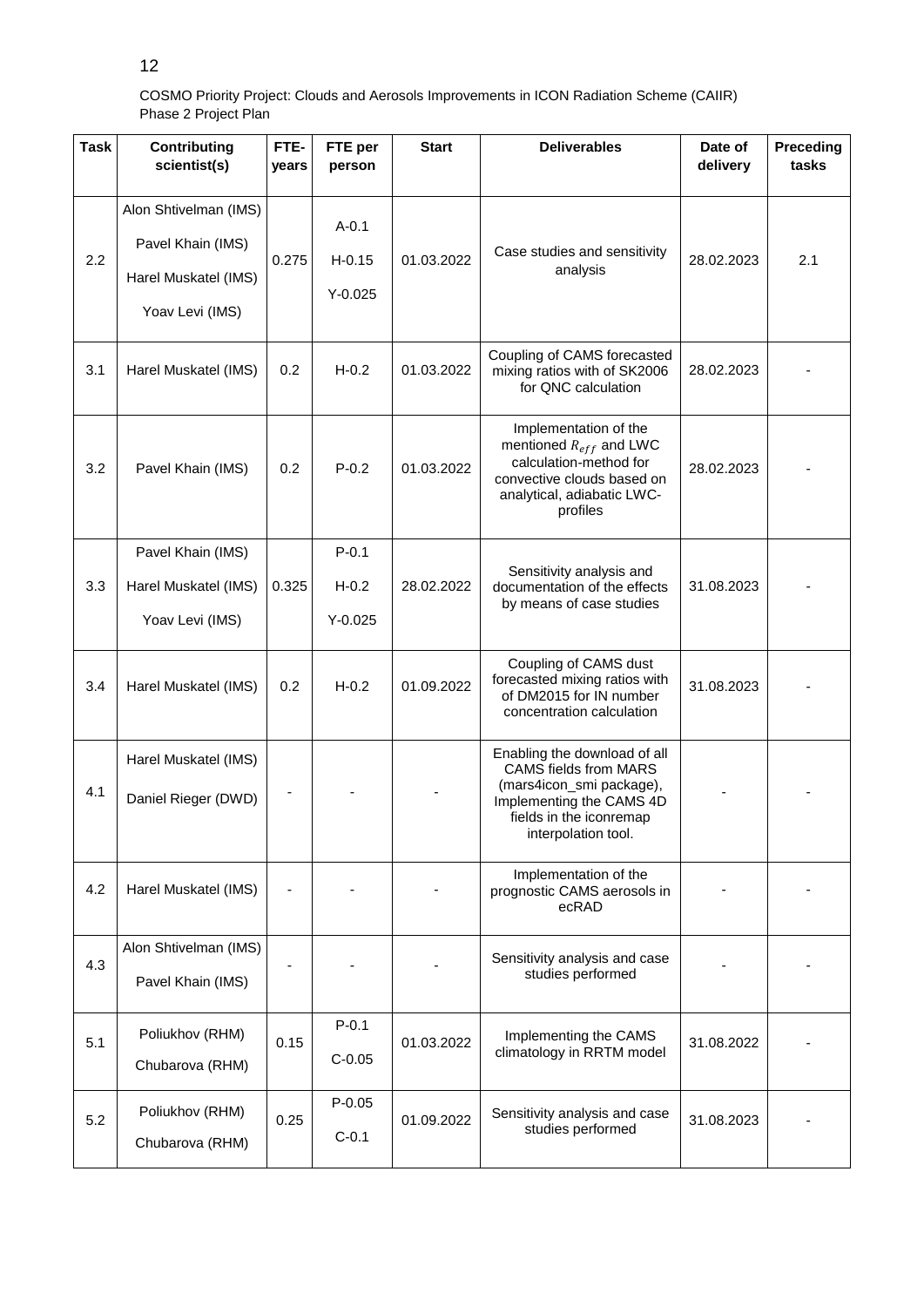| <b>Task</b> | <b>Contributing</b><br>scientist(s)               | FTE-<br>years | FTE per<br>person | <b>Start</b>                        | <b>Deliverables</b>                                                                                                                                                                     | Date of<br>delivery | Preceding<br>tasks |
|-------------|---------------------------------------------------|---------------|-------------------|-------------------------------------|-----------------------------------------------------------------------------------------------------------------------------------------------------------------------------------------|---------------------|--------------------|
|             | Shatunova (RHM)                                   |               | $S-0.1$           |                                     |                                                                                                                                                                                         |                     |                    |
| 6.1         | Daniel Rieger (DWD)                               |               |                   |                                     | Mineral dust optical depth<br>source function                                                                                                                                           |                     |                    |
| 6.2         | Daniel Rieger (DWD)                               | 0.25          | $D-0.25$          | 01.03.2022                          | Sea salt optical depth source<br>function                                                                                                                                               | 31.08.2022          |                    |
| 6.3         | Daniel Rieger (DWD)                               | 0.25          | $D-0.25$          | 01.09.2022                          | Anthropogenic optical depth<br>source function                                                                                                                                          | 31.08.2023          |                    |
| 7.1         | Poliukhov (RHM)<br>Chubarova (RHM)<br>Rivin (RHM) |               |                   |                                     | The implementation of Kinne<br>MACv2 aerosol climatology in<br>the ICON model                                                                                                           |                     |                    |
|             | Poliukhov (RHM)                                   |               | $P - 0.1$         |                                     |                                                                                                                                                                                         |                     |                    |
|             | Chubarova (RHM)                                   | 0.35          | $C-0.05$          | 01.03.2022                          | The results of<br>intercomparisons of different<br>aerosol ICON simulations with<br>the accurate off-line model<br>simulations in clear sky<br>conditions                               | 31.08.2023          |                    |
| 7.2         | Rivin (RHM)                                       |               | $R - 0.05$        |                                     |                                                                                                                                                                                         |                     |                    |
|             | Khlestova (RHM)                                   |               | $S - 0.1$         |                                     |                                                                                                                                                                                         |                     |                    |
|             | Shatunova (RHM)                                   |               | $C-0.05$          |                                     |                                                                                                                                                                                         |                     |                    |
|             | Poliukhov (RHM)                                   |               | $P - 0.05$        |                                     | The results of<br>intercomparisons of different<br>aerosol ICON simulations with                                                                                                        | 01.03.2023          |                    |
|             | Chubarova (RHM)                                   |               | $C-0.05$          |                                     |                                                                                                                                                                                         |                     |                    |
| 8.1         | Rivin (RHM)                                       | 0.2           | $R - 0.05$        | 01.03.2022                          | the accurate experimental<br>measurements in clear sky                                                                                                                                  |                     |                    |
|             | Khlestova (RHM)                                   |               | $K-0.05$          |                                     | conditions                                                                                                                                                                              |                     |                    |
|             | Khlestova (RHM)                                   |               | $K-0.15$          | absolute and relative<br>01.09.2022 | The assessment of the                                                                                                                                                                   |                     |                    |
| 8.2         | Chubarova (RHM)                                   | 0.4           | $C-0.05$          |                                     | deviations between the<br>forecasted and observed<br>meteorological parameters<br>due to new cloud scheme and<br>different aerosol inputs                                               | 31.08.2023          |                    |
|             | Shatunova (RHM)                                   |               | $S-0.15$          |                                     |                                                                                                                                                                                         |                     |                    |
|             | Rivin (RHM)                                       |               | $R - 0.05$        |                                     |                                                                                                                                                                                         |                     |                    |
|             | Khlestova (RHM)                                   | 0.45          | $K-0.1$           | 01.09.2022                          | The results of intercomparison<br>of different aerosol ICON<br>simulations with the accurate<br>experimental measurements in<br>cloudy conditions. The<br>assessment of the accuracy of | 31.08.2023          |                    |
| 8.3         | Chubarova (RHM)                                   |               | $C-0.05$          |                                     |                                                                                                                                                                                         |                     |                    |
|             | Shatunova (RHM)                                   |               | $S-0.15$          |                                     |                                                                                                                                                                                         |                     |                    |
|             | Rivin (RHM)                                       |               | R-0.05            |                                     | implementation of new aerosol<br>climatology to radiation fields                                                                                                                        |                     |                    |

13